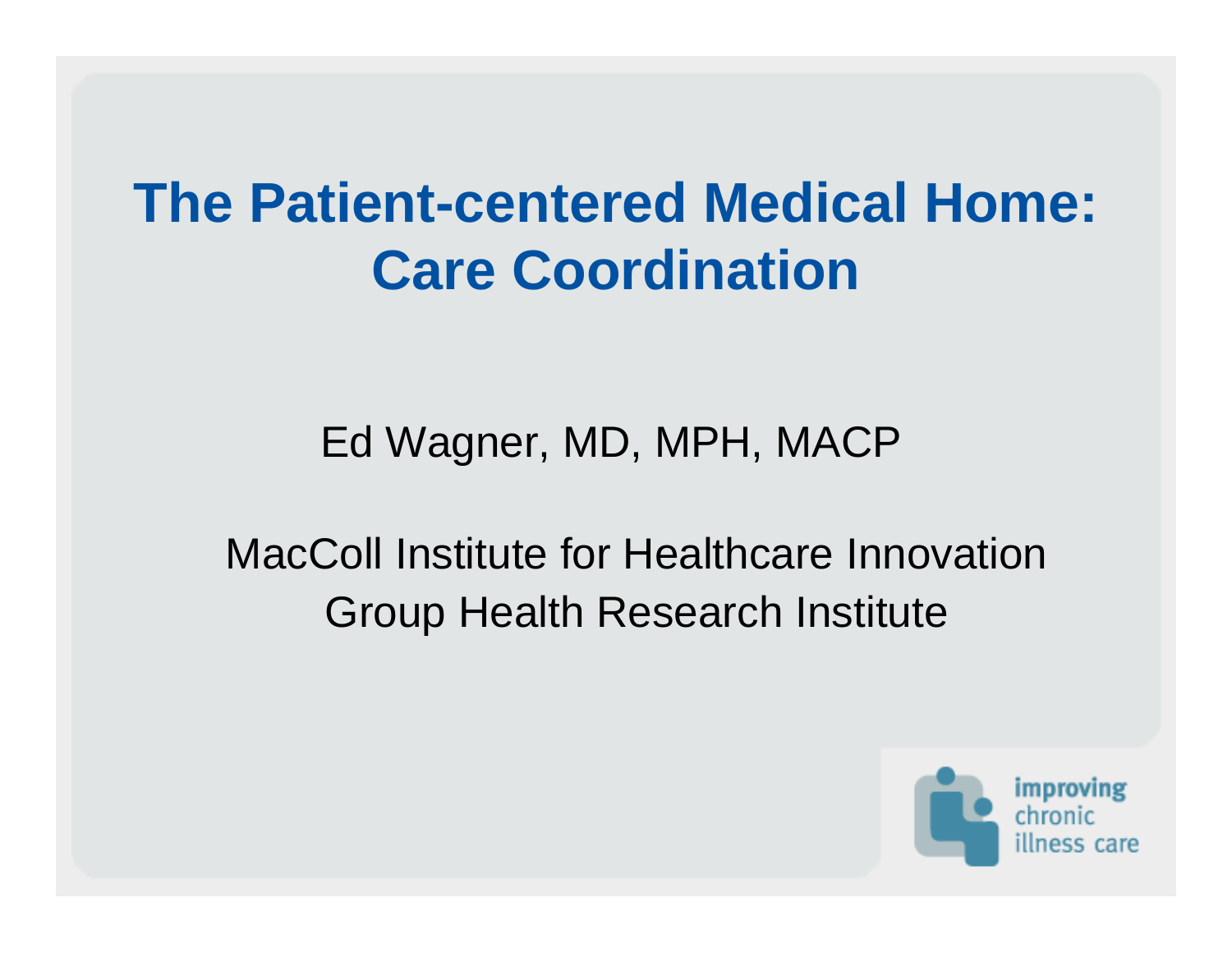### **The pitfalls of fragmented care**

- 1.You don't know the people to whom you are referring patients.
- 2. Specialists complain about the information you send with a referral.
- 3. You don't hear back from a specialist after a consultation.
- 4. Your patient complains that the specialist didn't seem to know why s/he was there.
- 5. A referral doesn't answer your question.
- 6. Your patient doesn't come back to see you after a consultation.
- 7.A specialist duplicates tests you have already performed.
- 8. You are unaware that your patient was seen in the ER.
- 9. You were unaware that your patient was hospitalized.

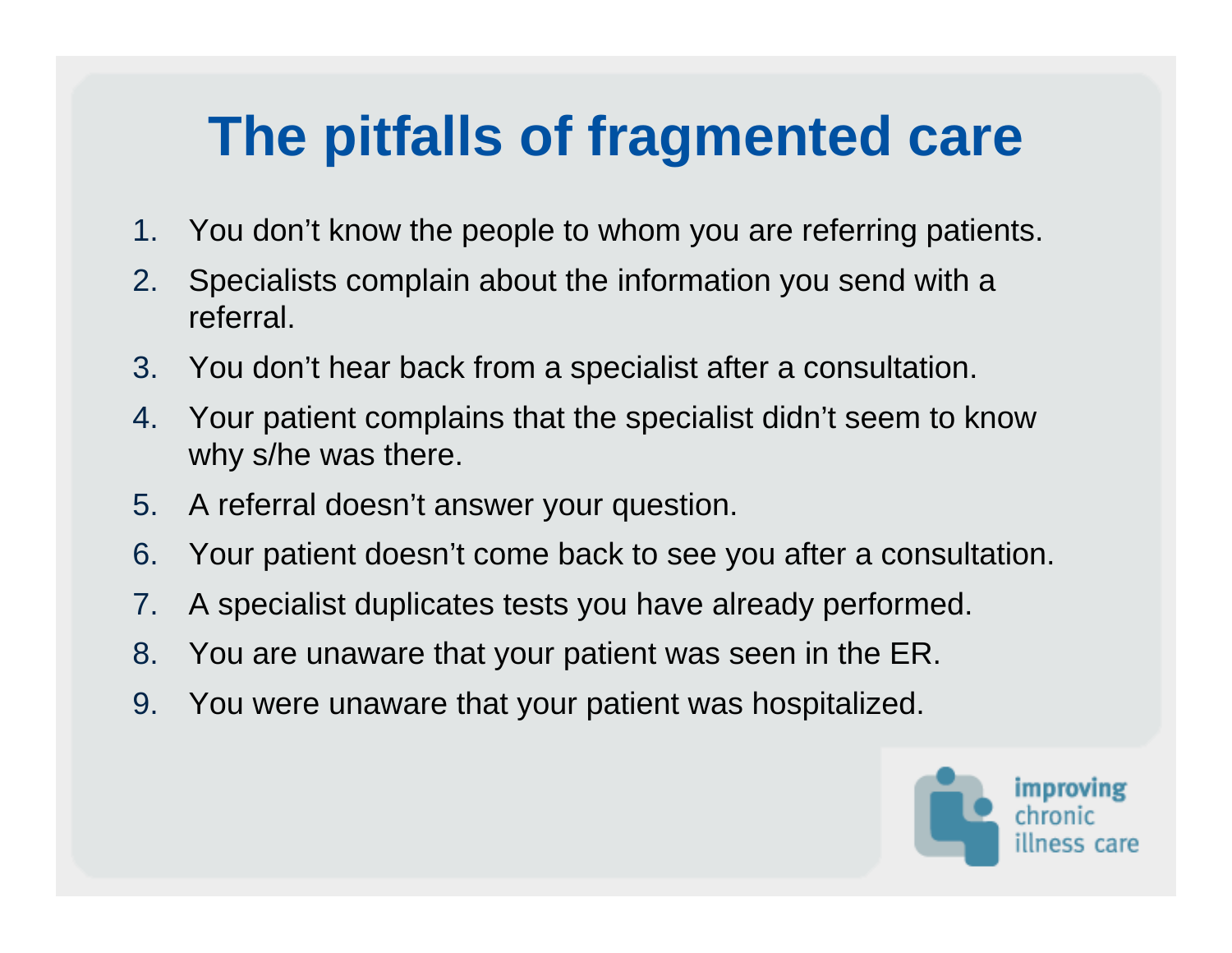# **The good old days**



**PCPs and specialists talking over patients in the hospital cafeteria.**

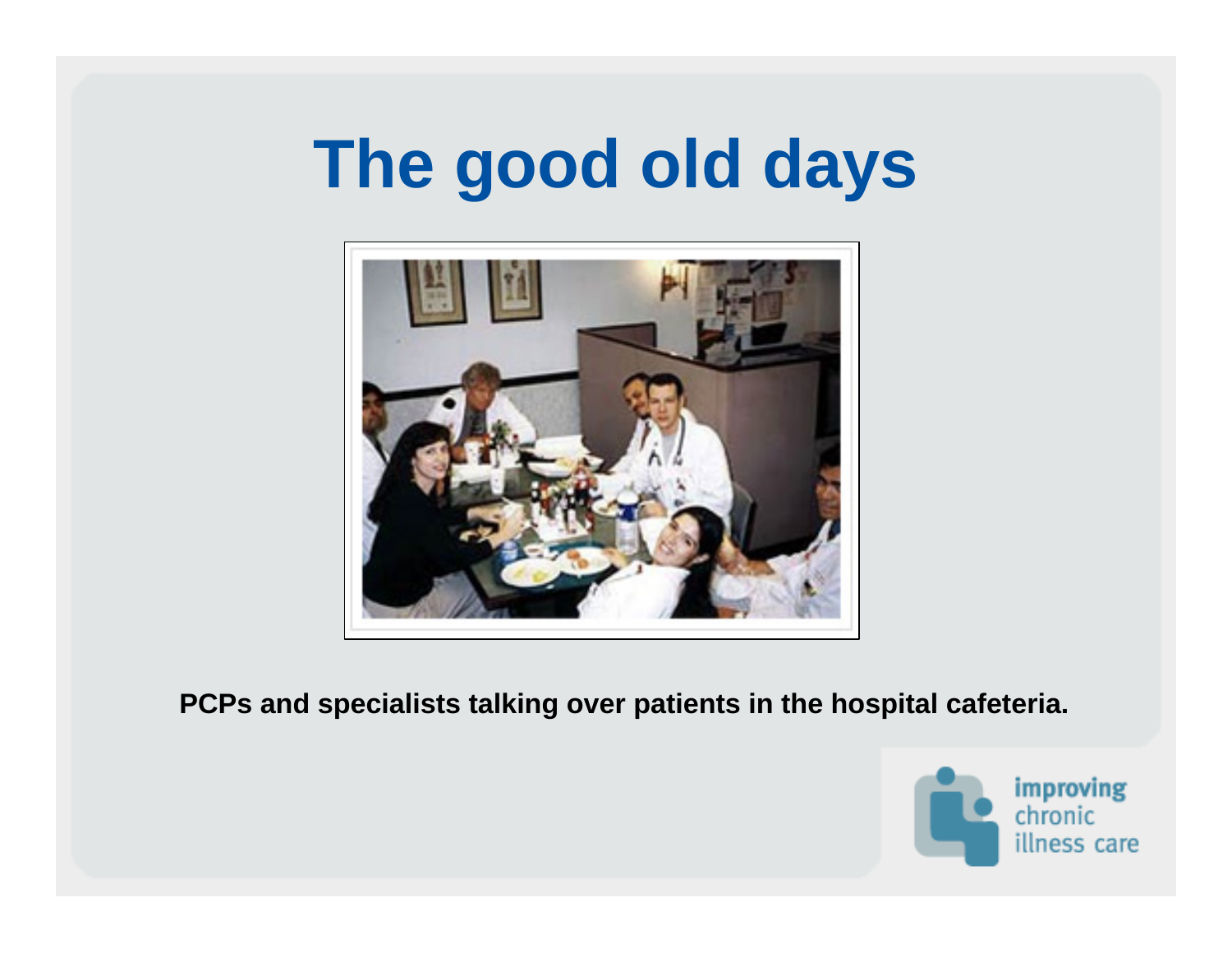#### **Poor Coordination: Nearly Half of Consumers Report Failures to Coordinate Care**

#### **Percent U.S. adults reported in past two years:**

Your specialist did not receive basic medical information from your primary care doctor

Your primary care doctor did not receive a report back from a specialist

Test results/medical records were not available at the time of appointment

Doctors failed to provide important medical information to other doctors or nurses you think should have it

No one contacted you about test results, or you had to call repeatedly to get results

*Any of the above*



Source: Commonwealth Fund Survey of Public Views of the U.S. Health Care System, 2008.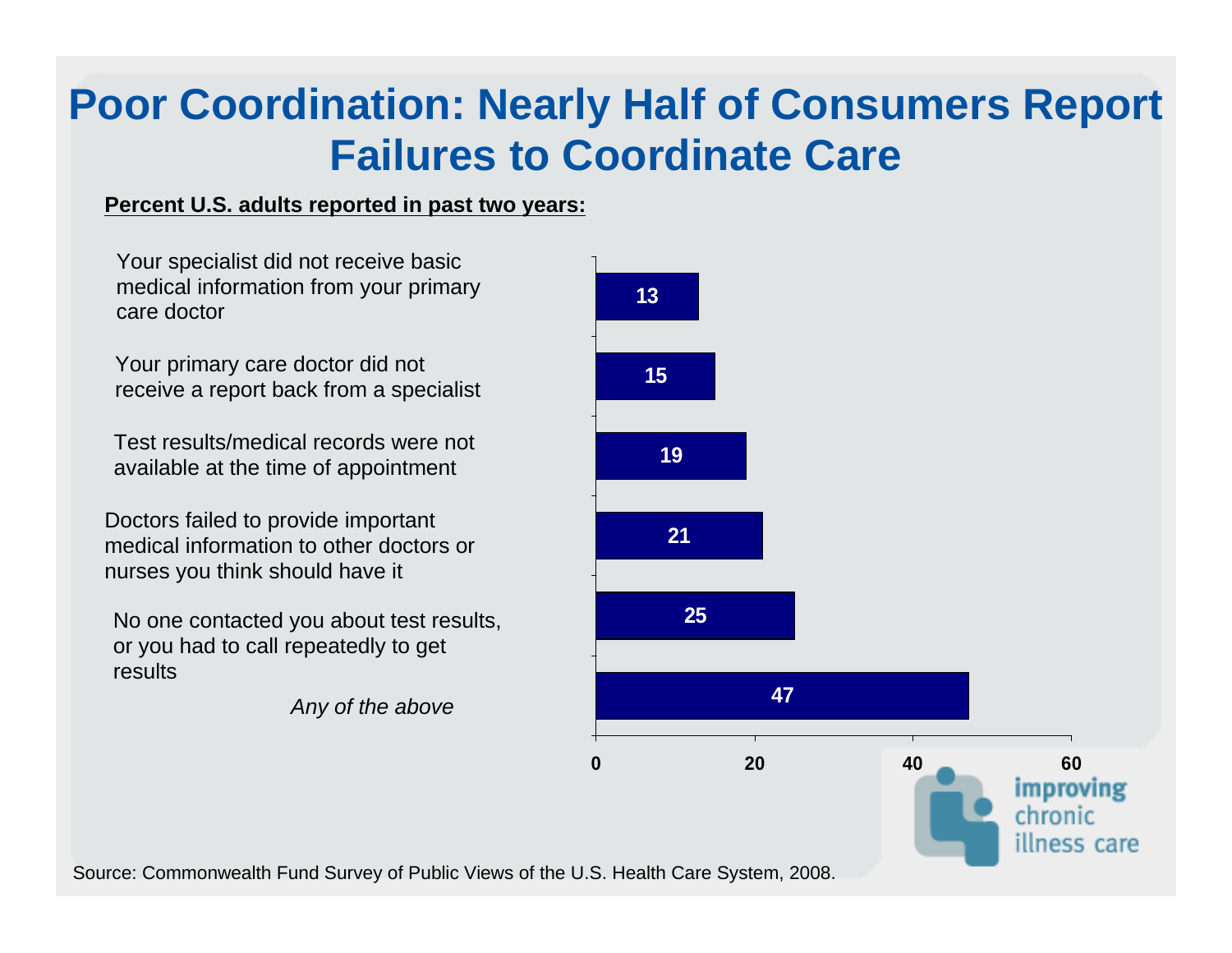#### **Doctors' Reports of Care Coordination Problems**

| Percent saying their patients<br>"often/sometimes"<br>experienced:          | <b>AUS</b> | <b>CAN</b> | <b>GER</b>      | <b>NET</b><br>Н         | <b>NZ</b> | UK . | <b>US</b> |
|-----------------------------------------------------------------------------|------------|------------|-----------------|-------------------------|-----------|------|-----------|
| Records or clinical information<br>not available at time of<br>appointment  | 28         | 42         | 11              | <b>16</b>               | 28        | 36   | 40        |
| Tests/procedures repeated<br>because findings unavailable                   | 10         | 20         | 5               | $\overline{\mathbf{7}}$ | 14        | 27   | 16        |
| Problems because care was<br>not well coordinated across<br>sites/providers | 39         | 46         | 22 <sub>2</sub> | 47                      | 49        | 65   | 37        |



Source: 2006 Commonwealth Fund International Health Policy Survey of Primary Care Physicians.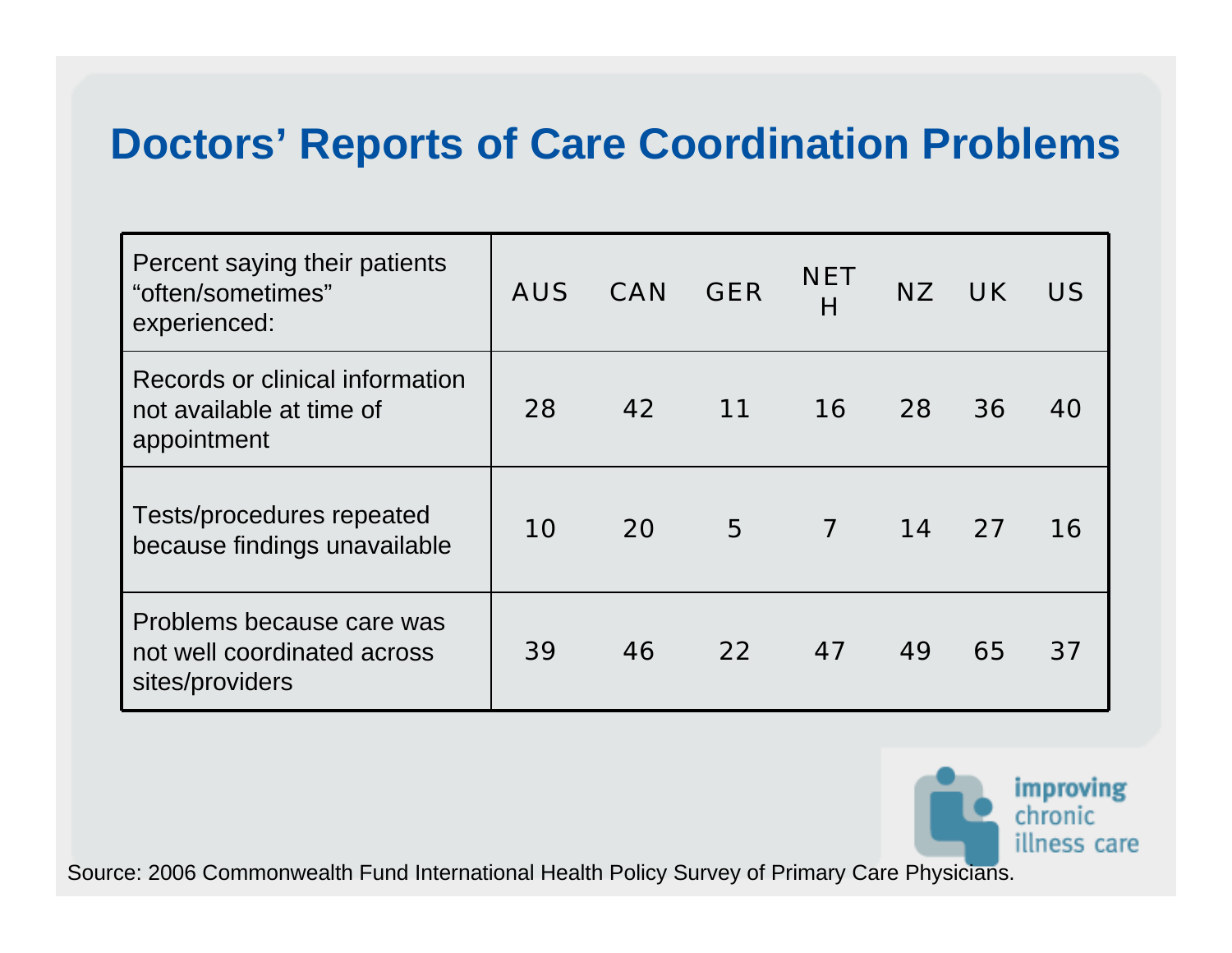#### **Commonwealth Survey of Primary Care MDs:**

Percent reporting that they receive information back for "almost all" referrals (80% or more) to Other Doctors/Specialists



Source: 2006 Commonwealth Fund International Health Policy Survey of Primary Care Physicians.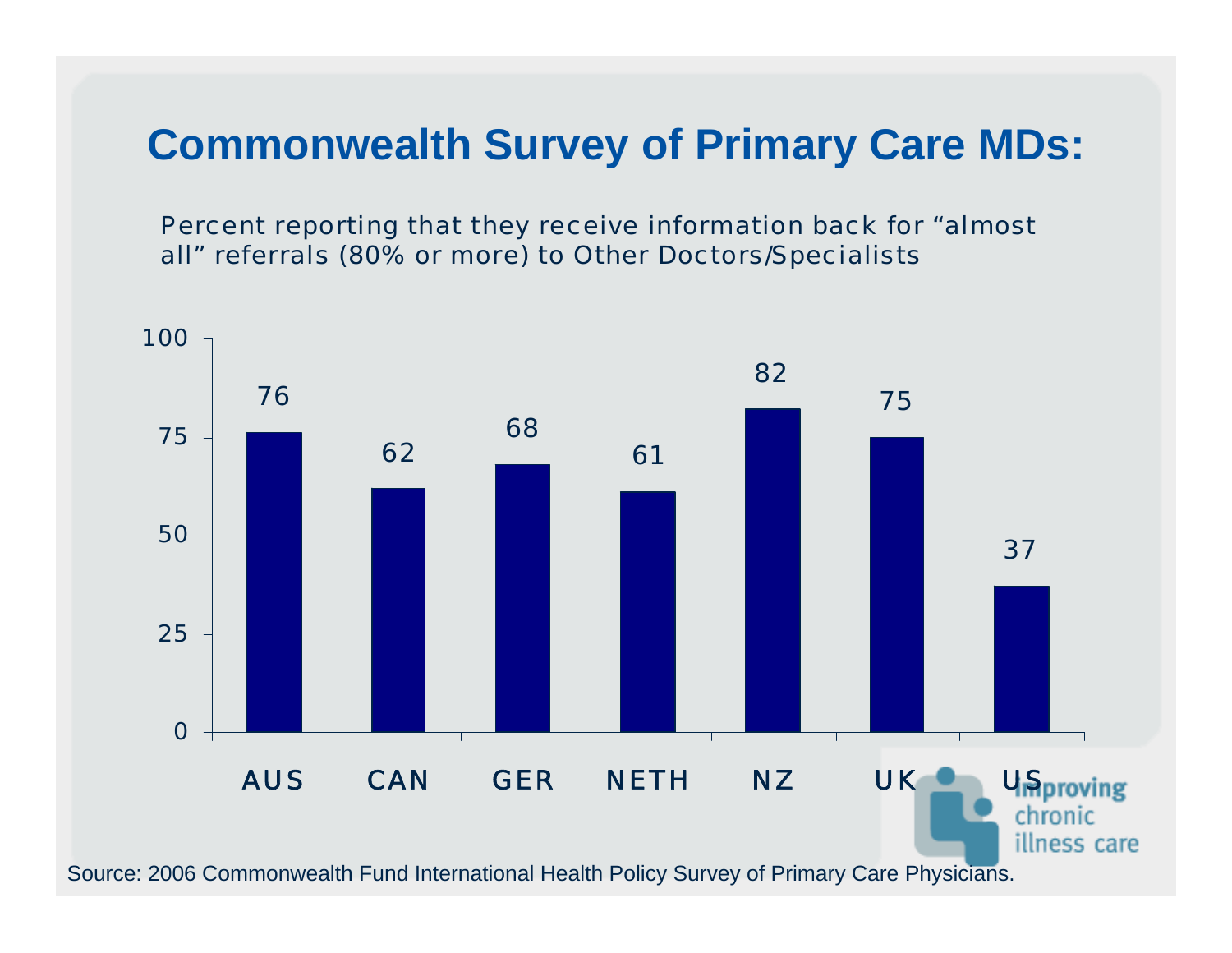#### **Fragmentation of Care**

- •Provider referral networks have become depersonalized.
- • Critical information for referrals and transitions are often lacking or missing, which distresses patients and unhelpful (or worse) for providers.
- $\bullet$  Care coordination is "the deliberate integration of patient care activities between two or more participants involved in a patient's care to facilitate the appropriate delivery of health care services."
- • Care coordination refers to activities and interventions that attempt to reduce fragmentation and improve the quality of referrals and transitions.

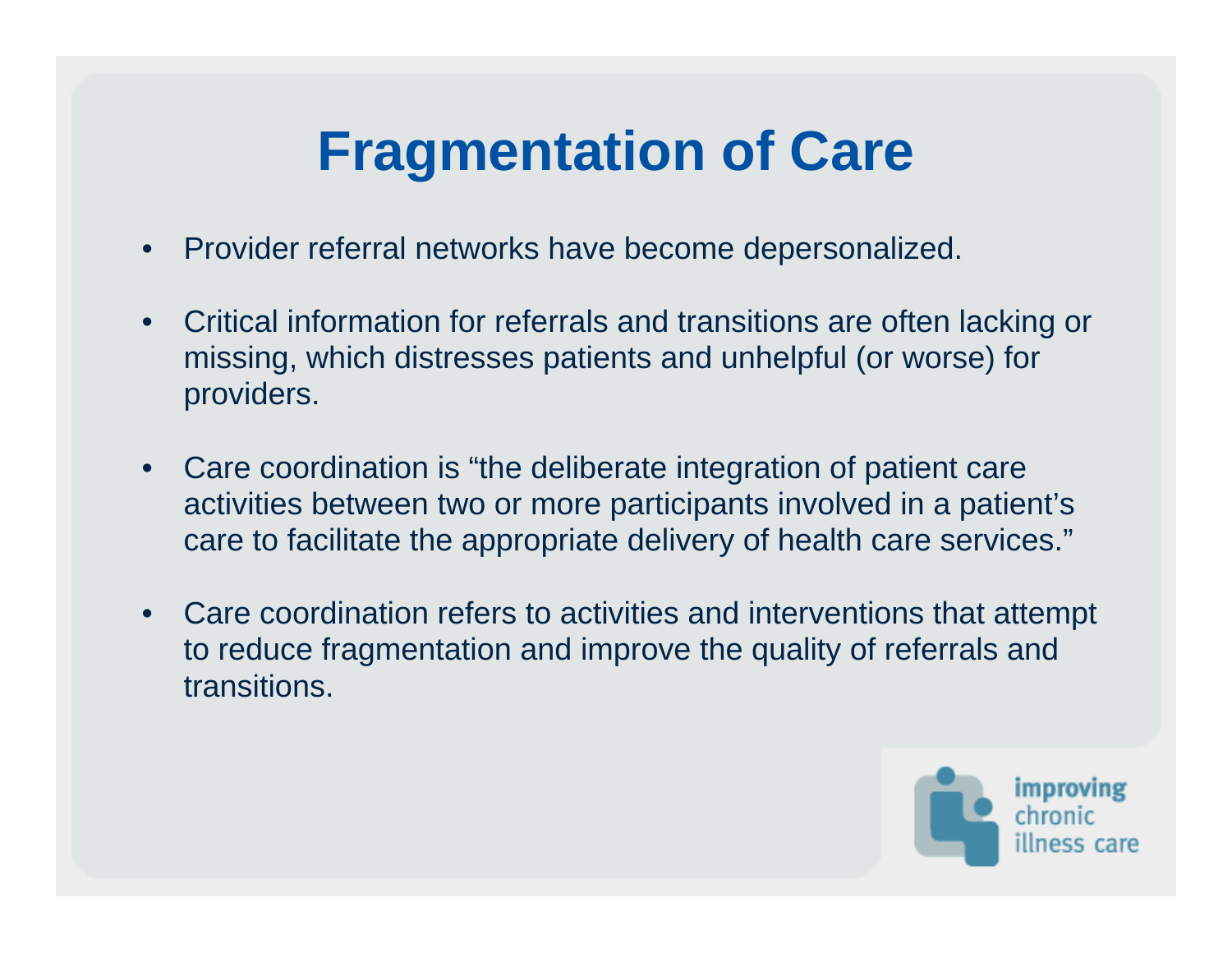#### **What constitutes a high quality referral or transition?**

| <b>Safe</b>                 | Planned and managed to prevent harm to<br>patients from medical or administrative errors.                                    |  |
|-----------------------------|------------------------------------------------------------------------------------------------------------------------------|--|
| <b>Effective</b>            | Based on scientific knowledge, and executed well<br>to maximize their benefit.                                               |  |
| <b>Timely</b>               | Patients receive needed transitions and<br>consultative services without unnecessary delays.                                 |  |
| <b>Patient-</b><br>centered | Responsive to patient and family needs and<br>preferences.                                                                   |  |
| <b>Efficient</b>            | Limited to necessary referrals, and avoids<br>duplication of services.                                                       |  |
| Equitable                   | The availability and quality of transitions and<br>referrals should not vary by the personal<br>characteristics of patients. |  |

chronic

illness care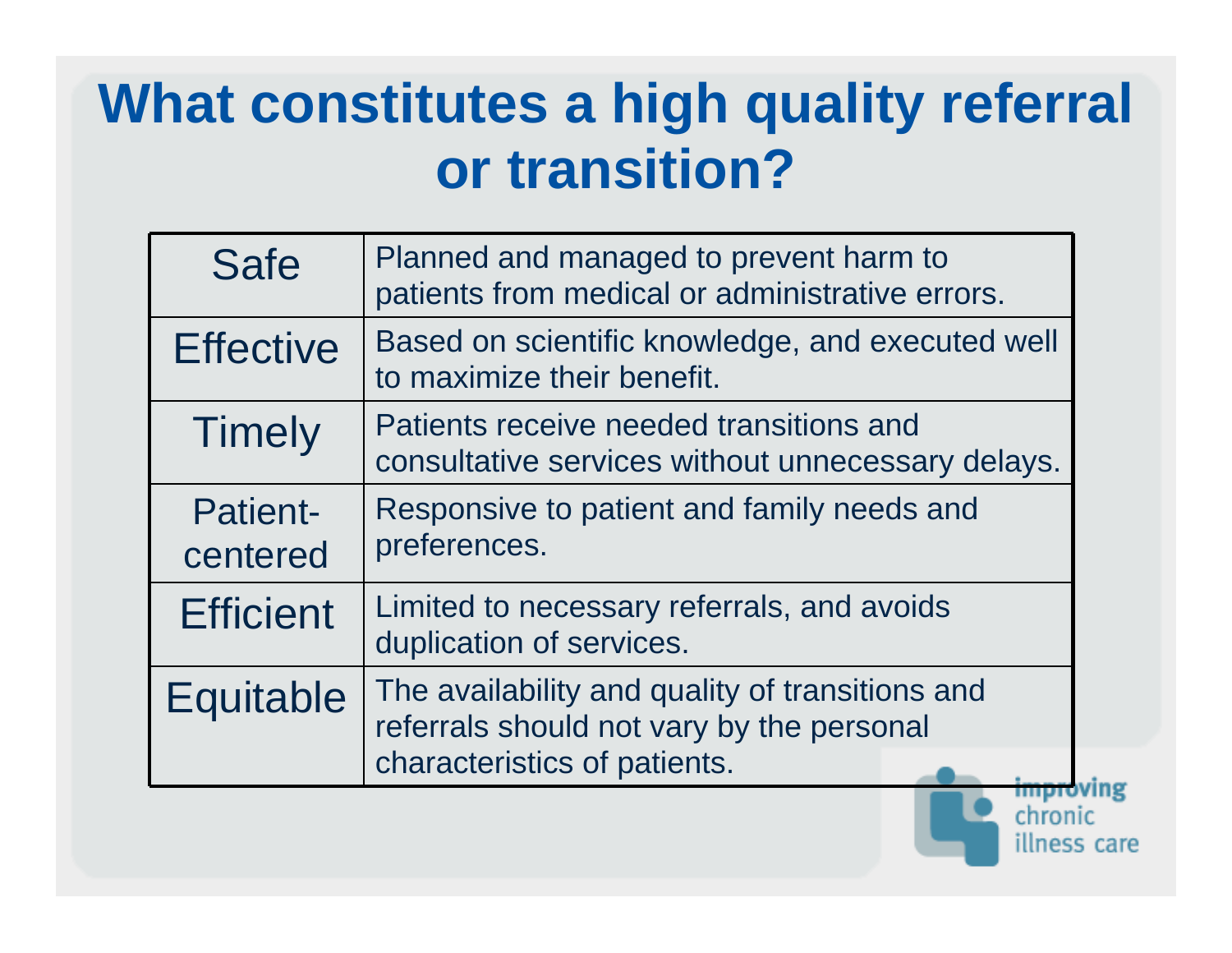#### **Care Coordination in PCMH Practices**

- • Link patients with community resources to facilitate referrals and respond to social service needs.
- • Have referral protocols and agreements in place with an array of specialists to meet patients' needs.
- • Proactively track and support patients as they go to and from specialty care, the hospital, and the emergency department.
- • Follow-up with patients within a few days of an emergency room visit or hospital discharge.
- $\bullet$  Test results and care plans are communicated to patients/families.
- •Provide care management services for high risk patients.

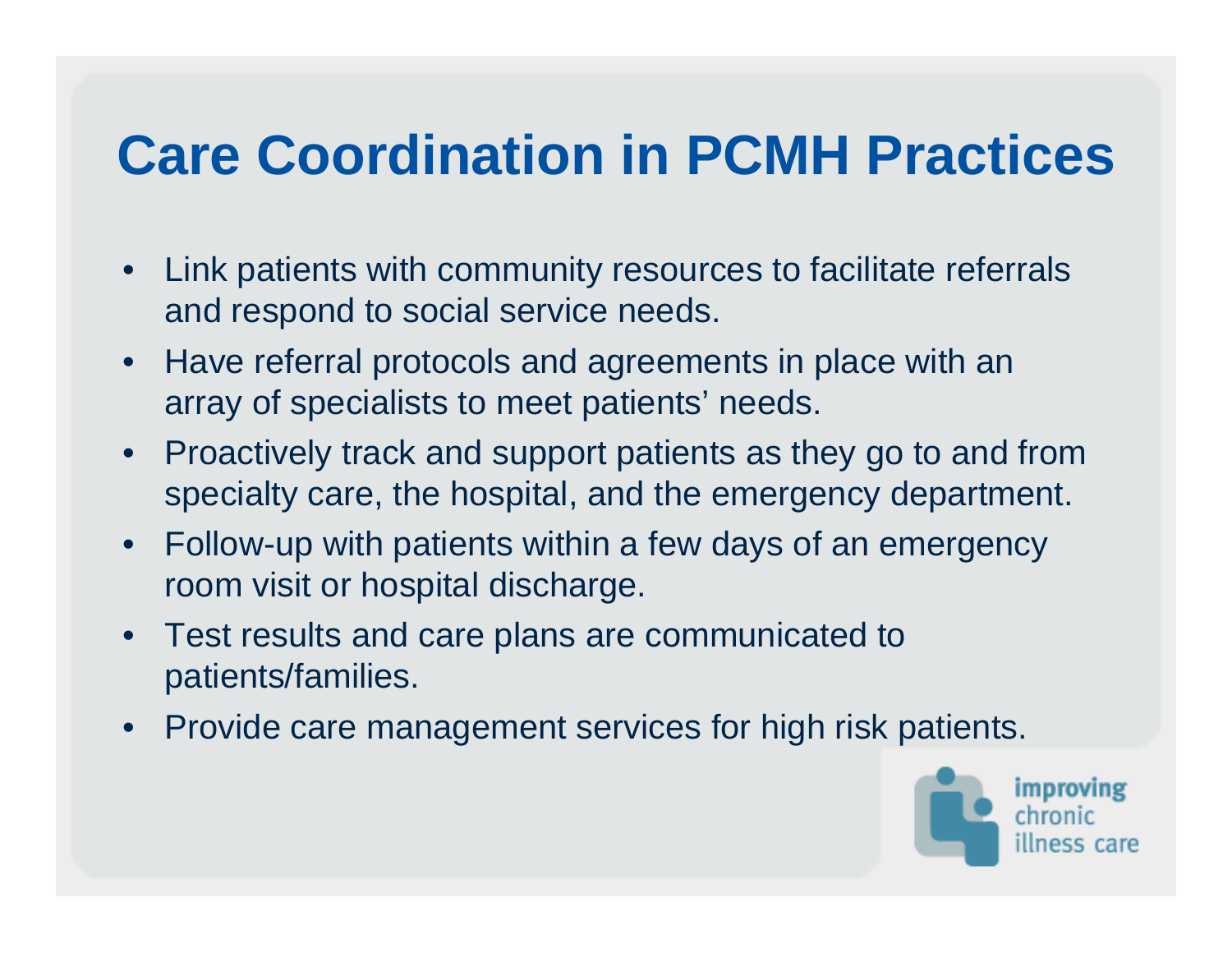

The MacColl Institute for Healthcare Innovation, Group Health Cooperative © 2010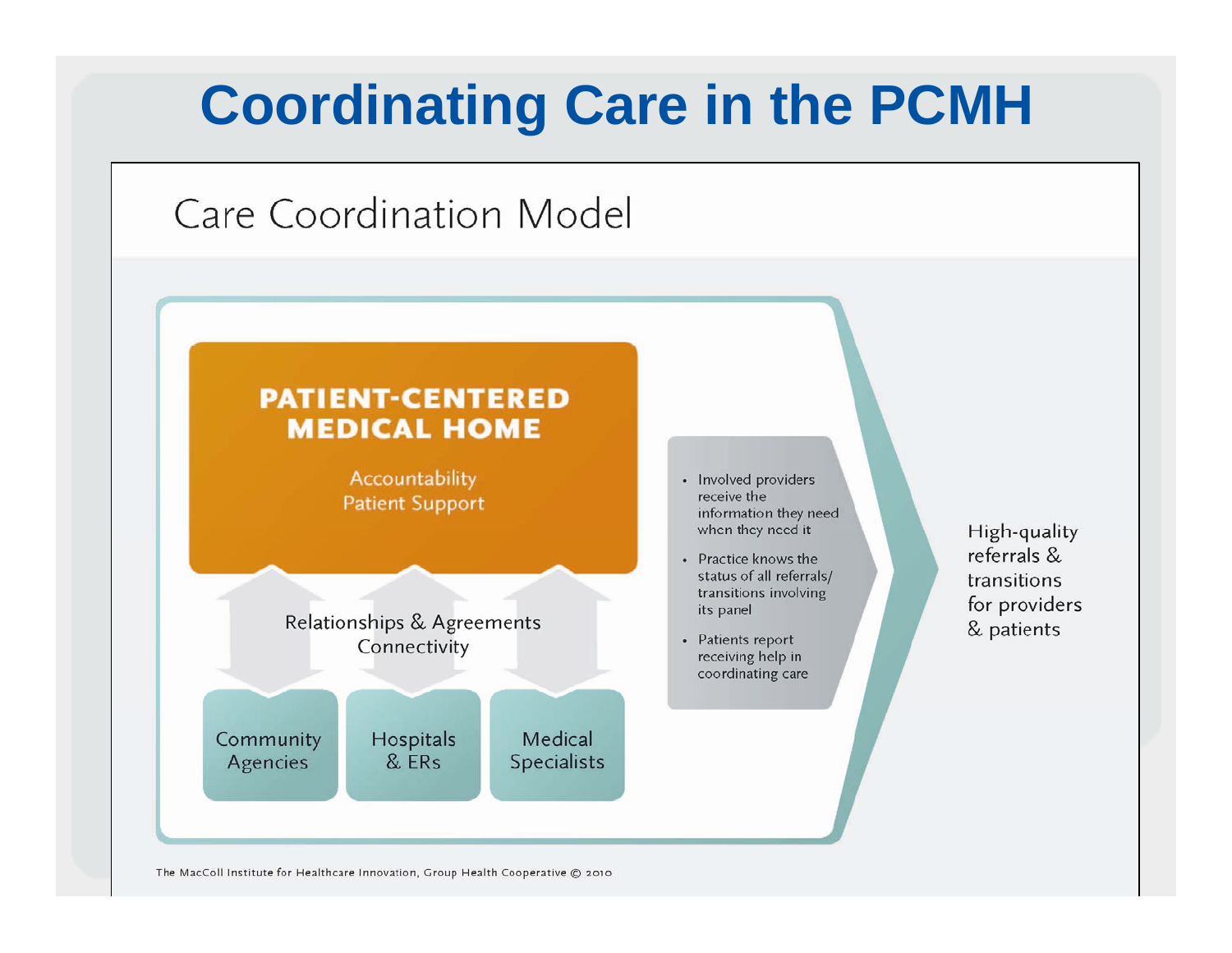### **Key Changes**

- 1. Assume **accountability**
- 2. Provide **patient support**
- 3. Build **relationships and agreements**
- 4. Develop **connectivity**

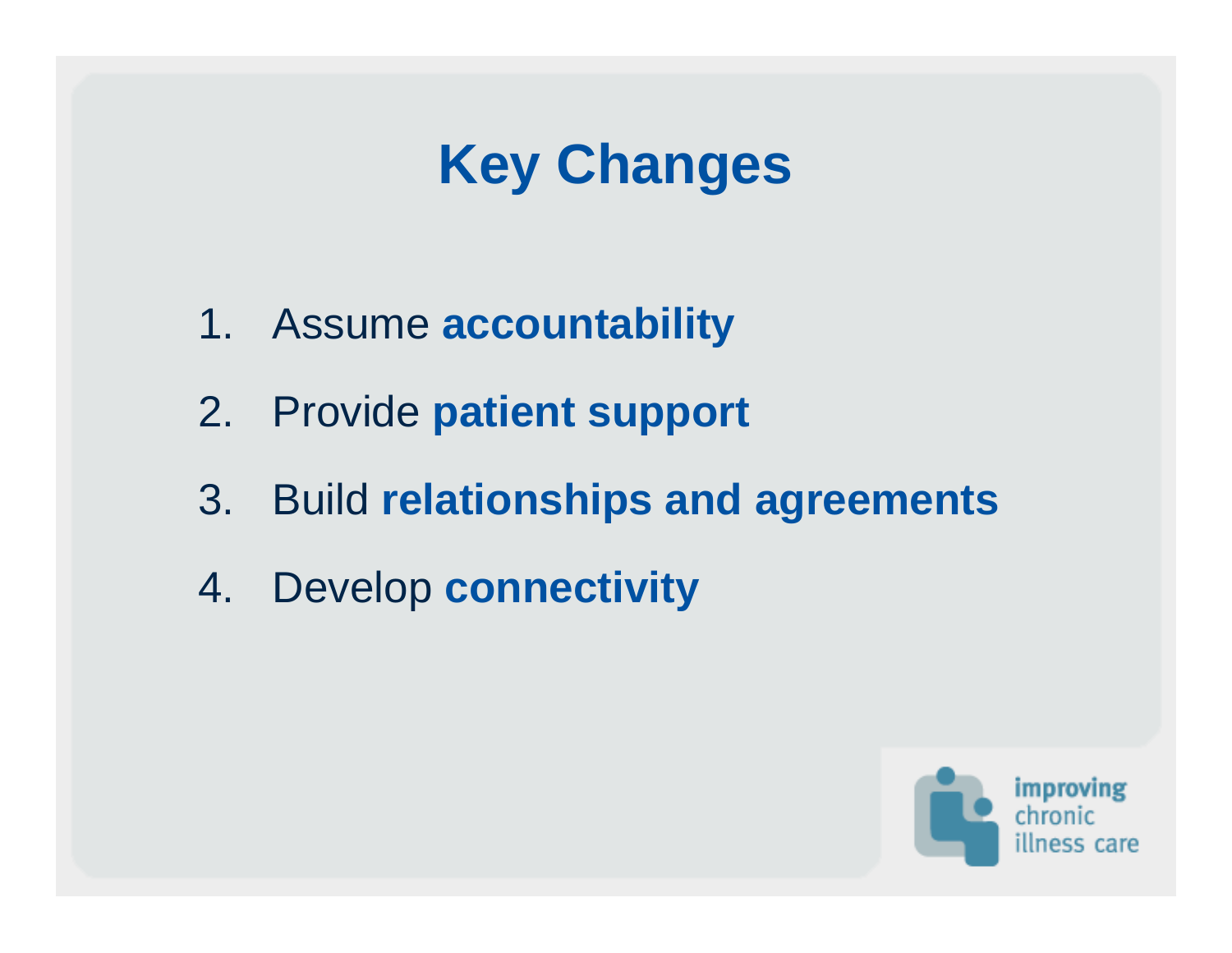## #1 Assume **Accountability**



- Why must the medical home assume primary responsibility for coordinating care when accountability is obviously shared?
	- Because specialists, ERs, and hospitals aren't.



improving chronic illness care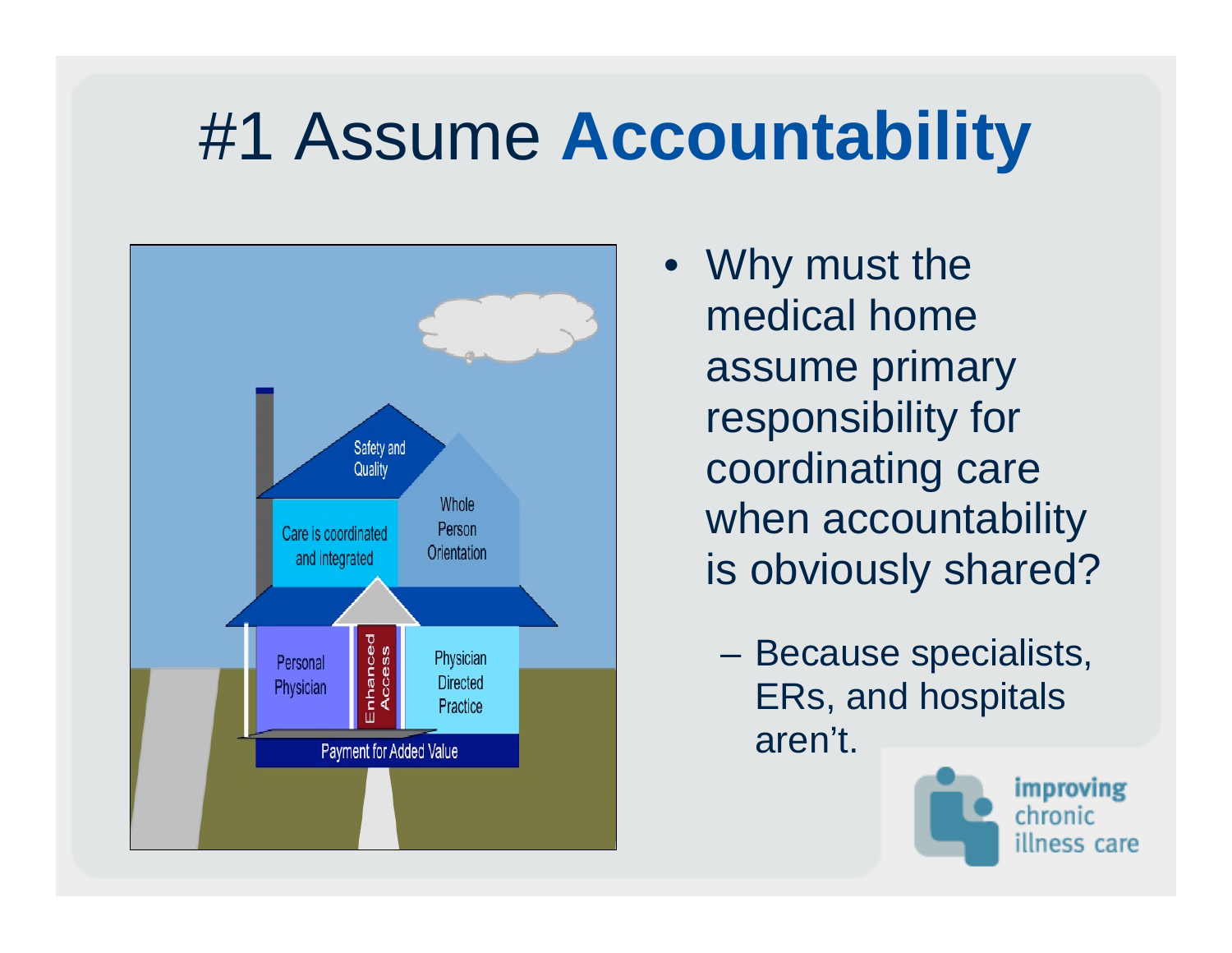#### **What's involved in assuming accountability?**

- Initiating conversations with key consultants, ERs, hospitals, and community service agencies.
- Setting up an infrastructure to track and support patients going outside the PCMH for care.

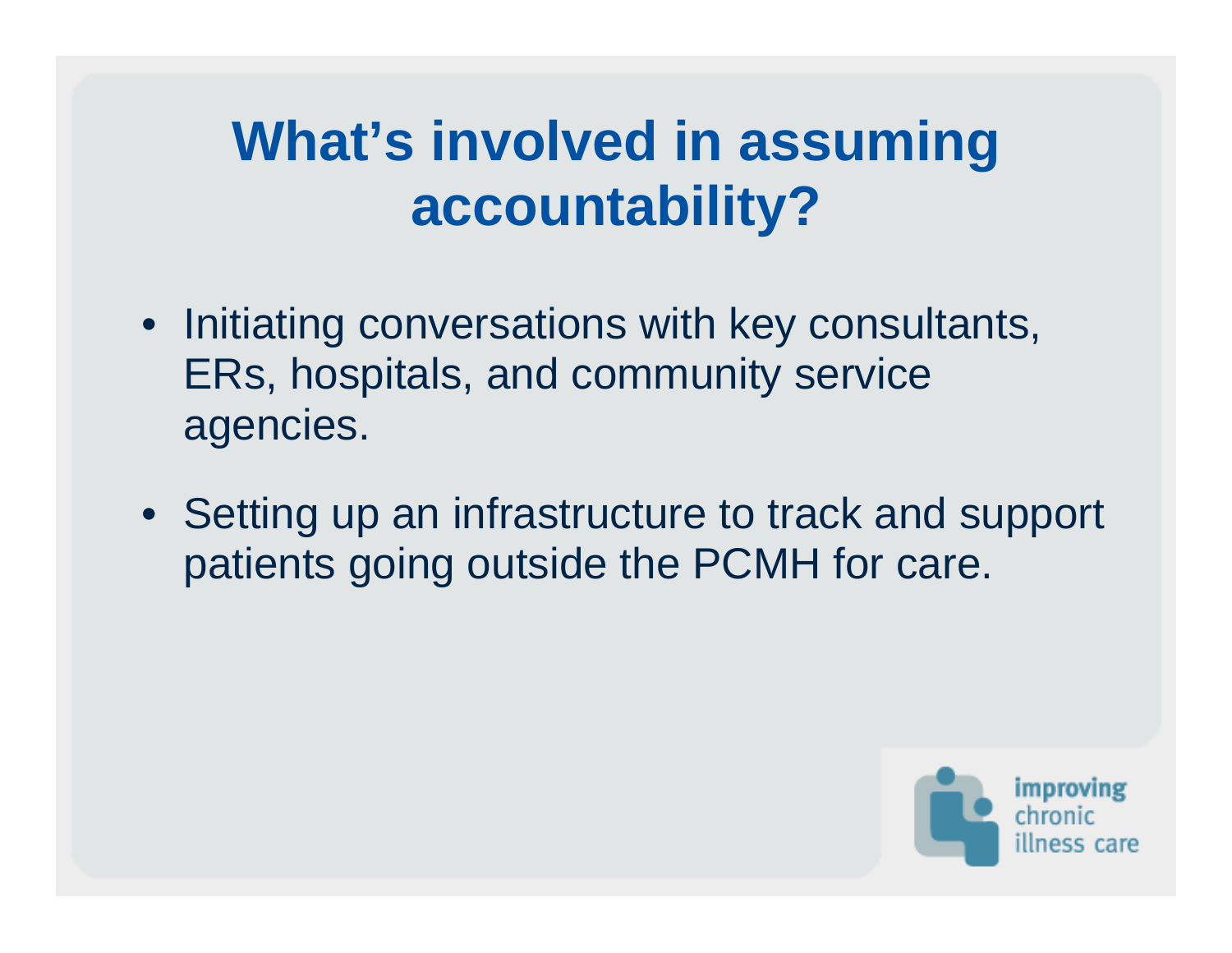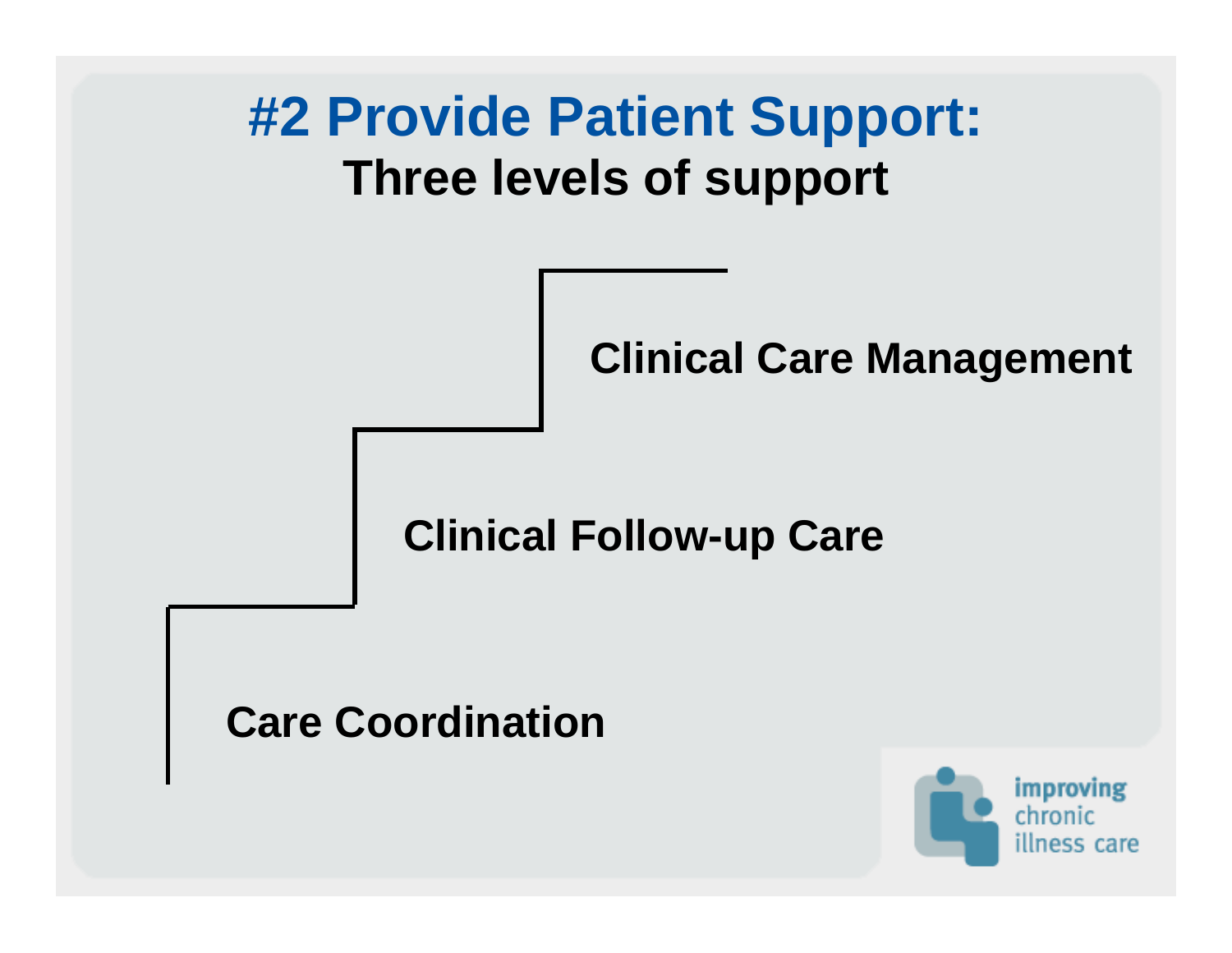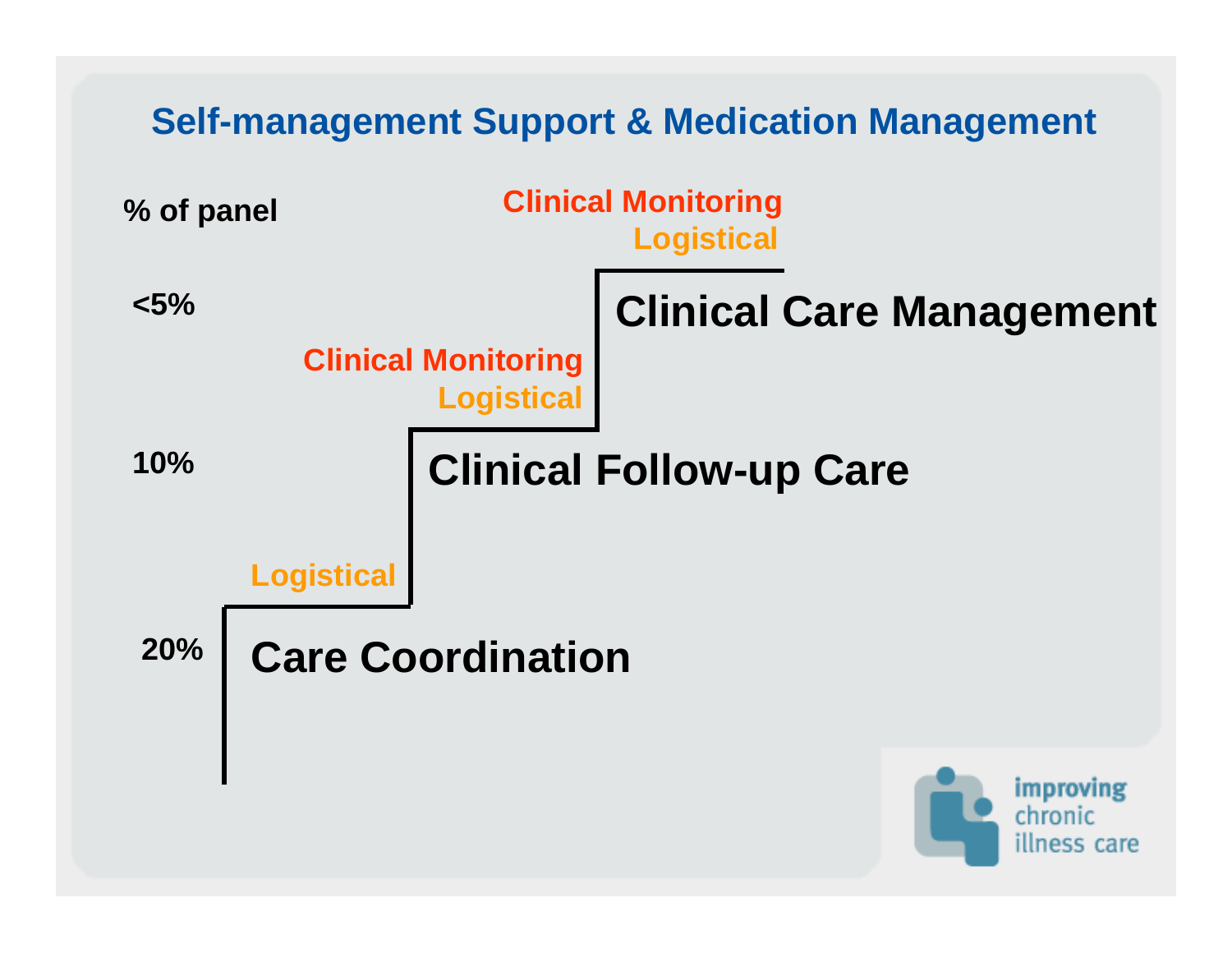#### **What's involved in providing logistical support?**

- Helping patients identify sources of service especially community resources
- Helping make appointments
- Tracking referrals and helping to resolve problems
- Assuring transfer of information (both ways)
- Monitoring hospital and ER utilization reports
- Managing e-referral system

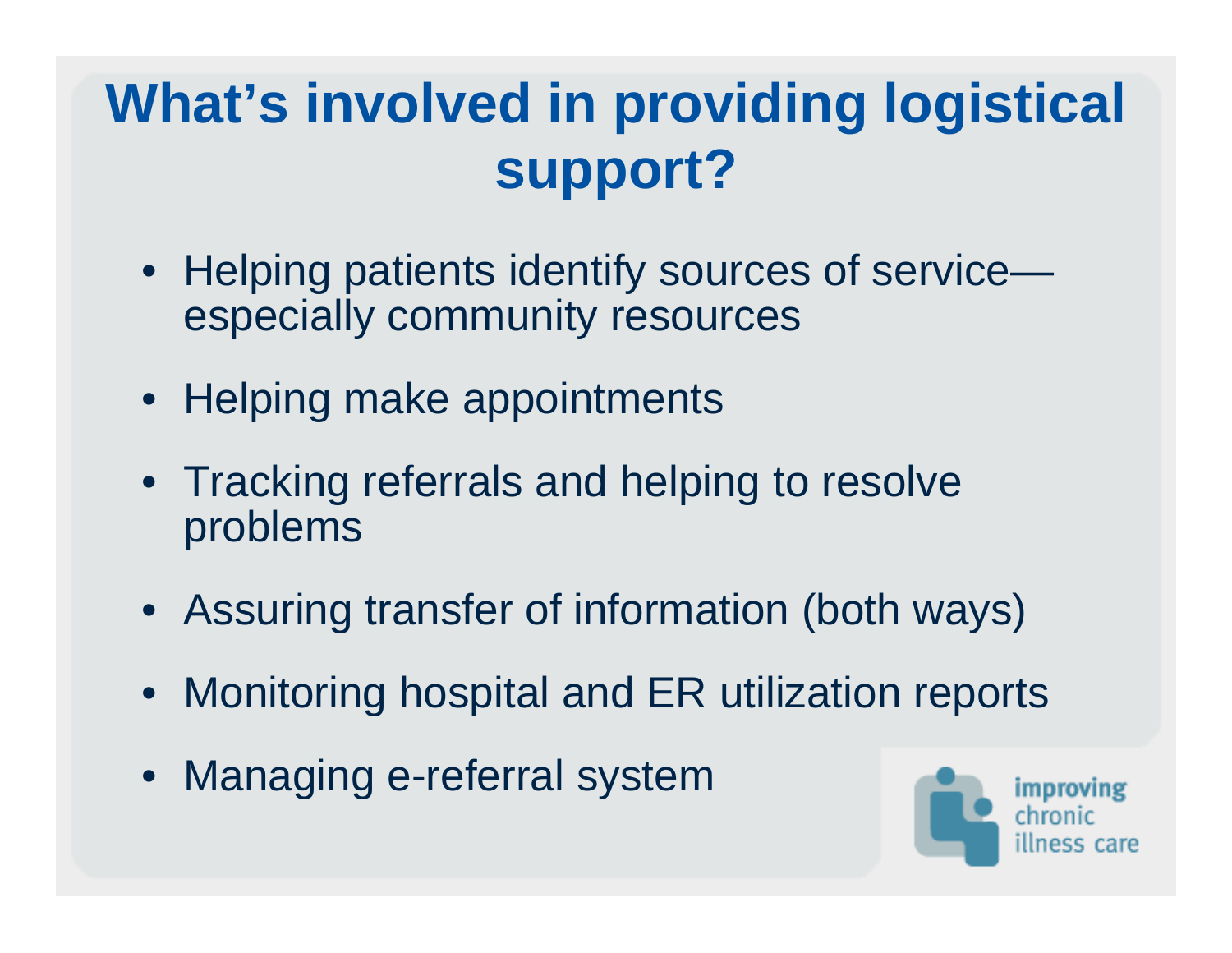### **#3 Build Relationships and Agreements**

- Primary care leaders initiate conversations with key specialists and hospitals around mutual expectations.
- Specialists have legitimate concerns about inappropriate or unclear reasons for referral, inadequate prior testing etc.
- Agreements are sometimes put in writing or incorporated into e-referral systems.

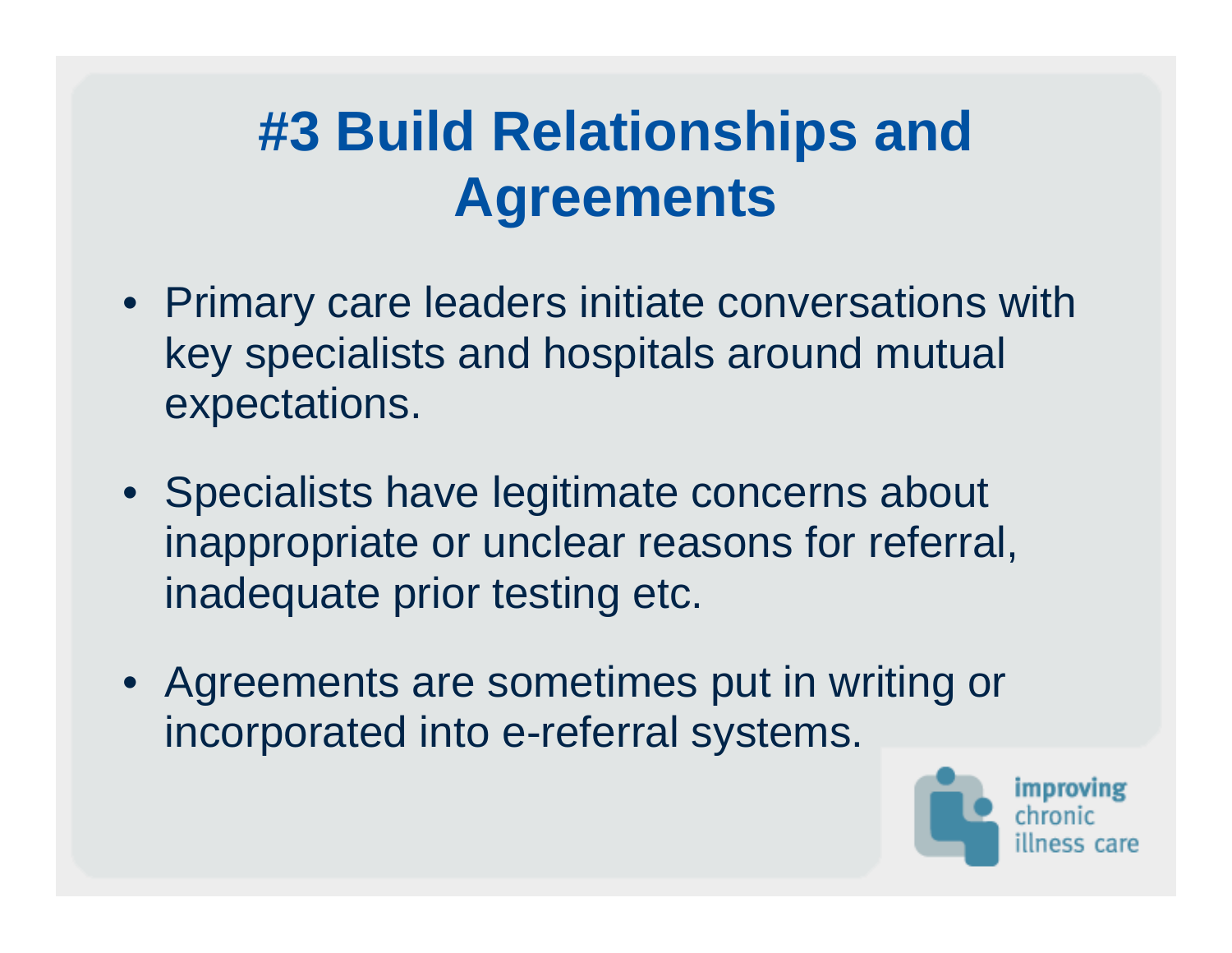#### **Topics for Discussion**

#### With specialists

- Guidelines for referral, prior tests and information.
- • Expectations about future care and specialist-tospecialist referral.
- Expectations for information back to PCMH.

#### With ERs/Hospitals

- Notification of visit/admission and discharge.
- Involvement of PCMH in post-discharge care.

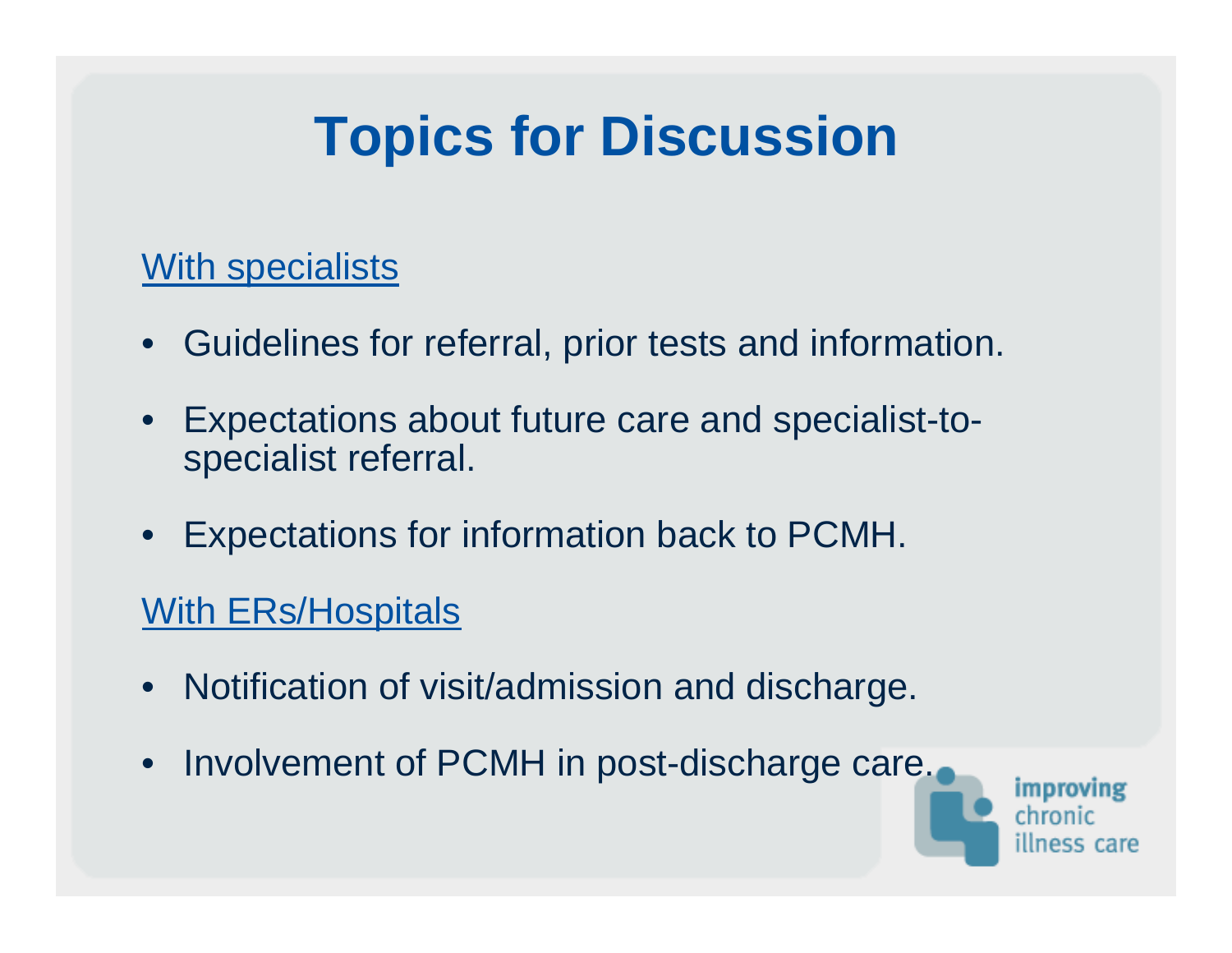#### **#4 Develop Connectivity**

- Most of the complaints from both PCPs and specialists focus on communication problems too little or no information, etc.
- Evidence indicates that standardized formats increase provider satisfaction.
- Three options for more effective flow of standardized information—shared EMR, e-referral, structured referral forms.

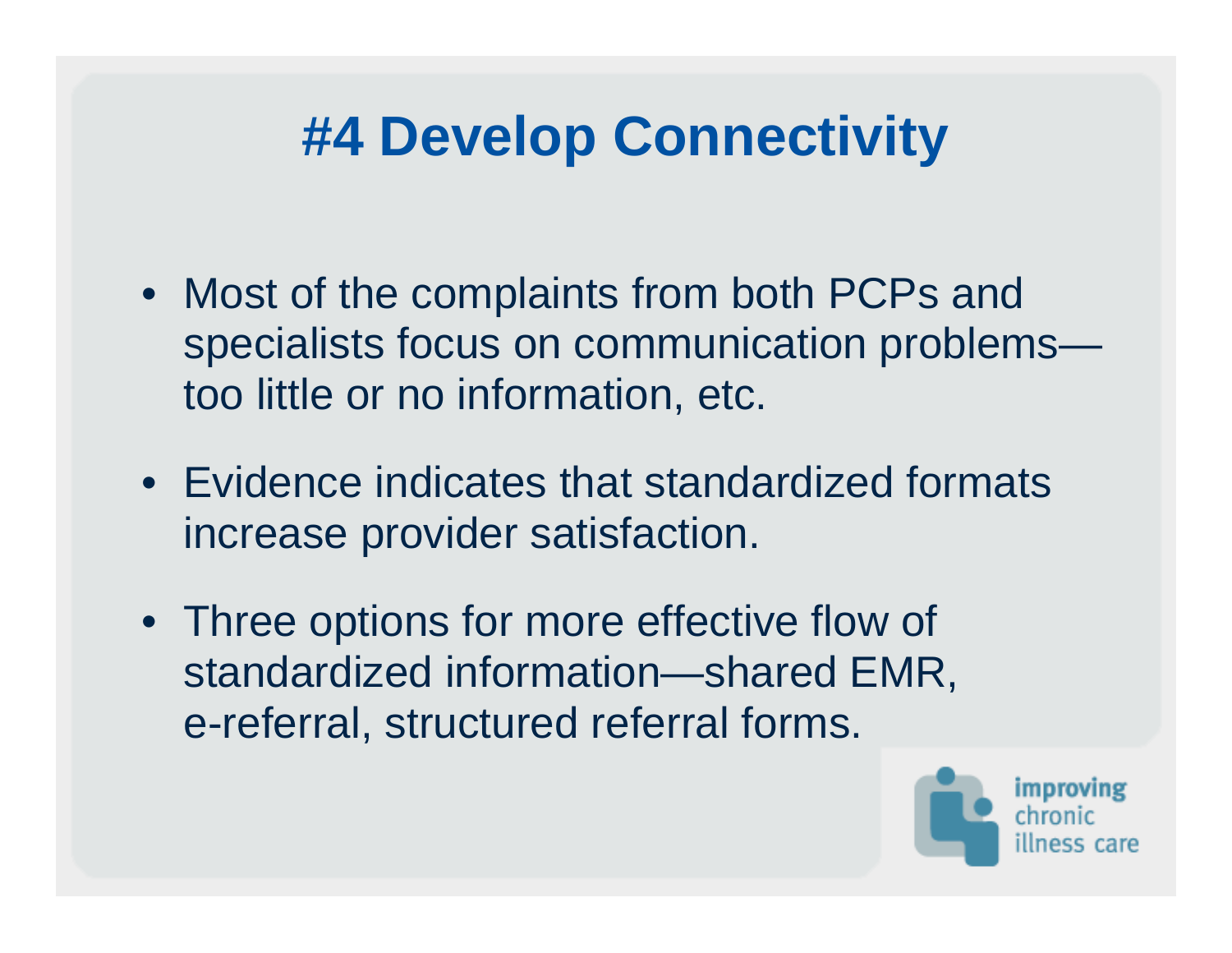#### **Electronic Referral**

- Web-based, and may or may not be connected to EMR.
- Effectiveness depends on consultants or hospitals participating.
- Can embed referral guidelines and other elements of agreements.
- Can monitor completion of referrals and return of information to the PCMH.
- Users of e-referral systems often gravitate to experimenting with e-consultations.

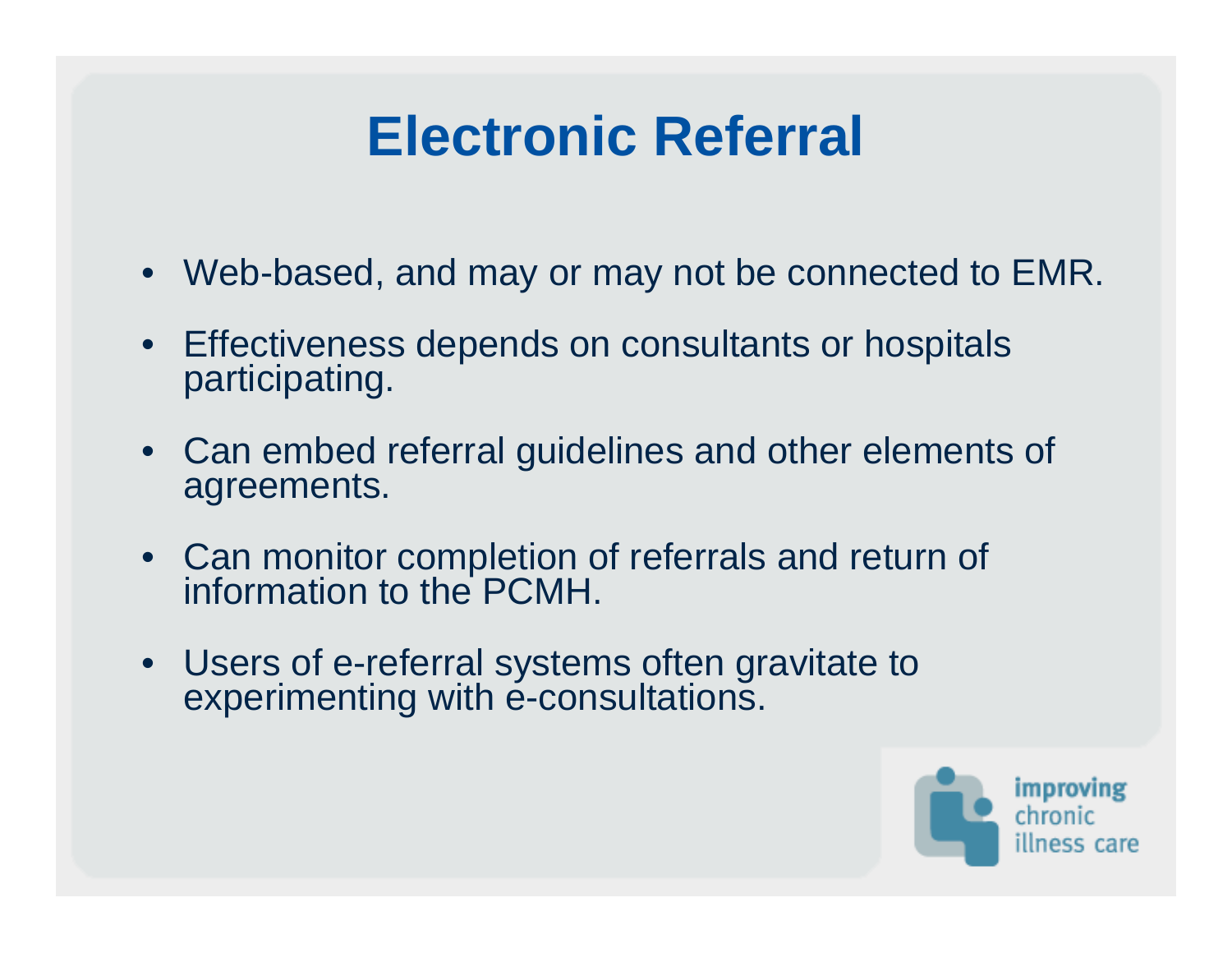# **Transitions**

- Medicare has found that nearly one-half of Medicare recipients re-admitted after a hospital discharge within 30 days never saw an MD.
- Many hospitals have instituted some form of transition management with care managers following high risk patients post-discharge.
- Transition care needs to be integrated with the PCMH.
- Checking with patients shortly after discharge from ER or hospital critical.

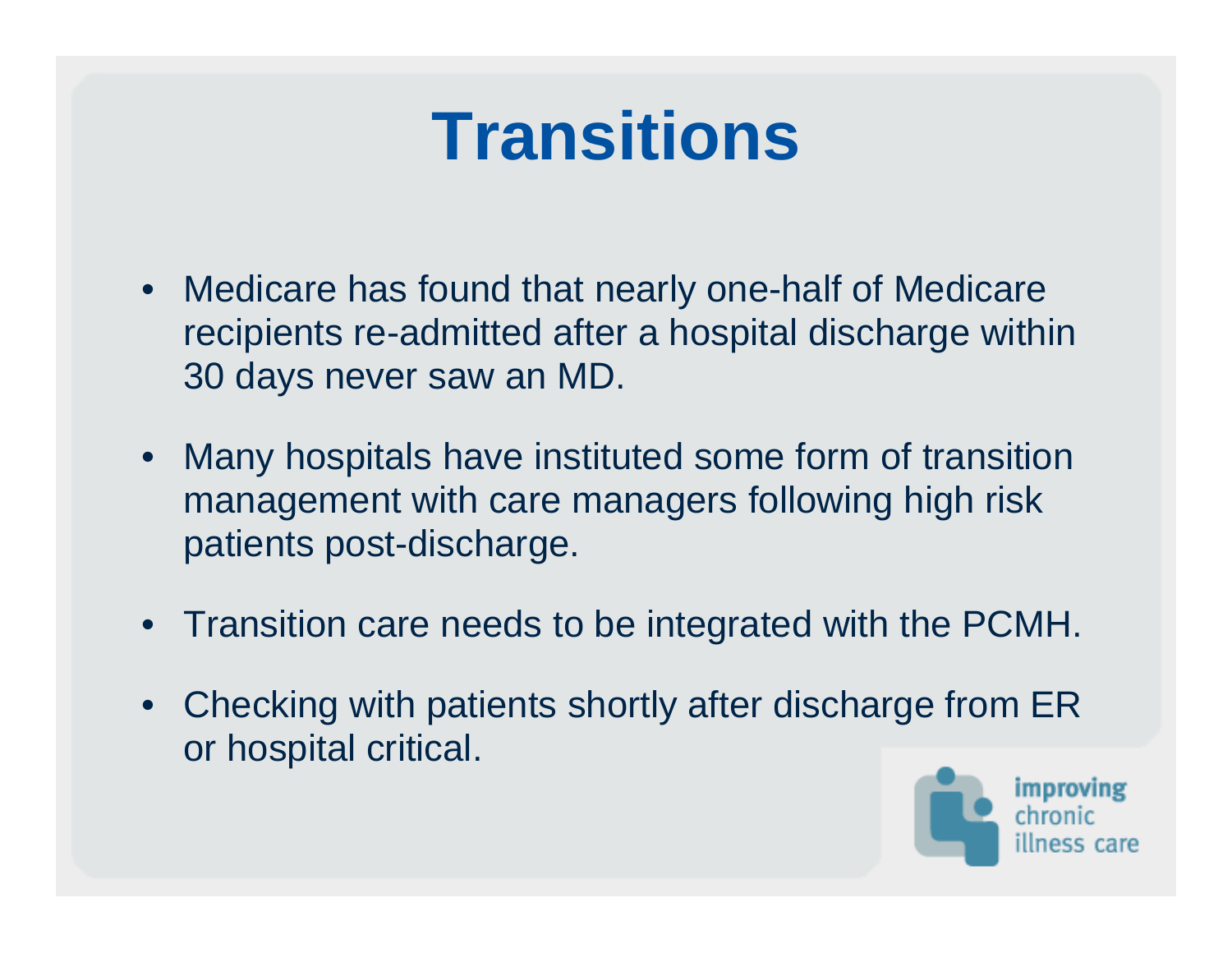### **Why make care coordination a priority?**

- Patients and families hate it that we can't make this work.
- Poor hand-offs lead to delays or other problems in care that may be dangerous to health.
- There is enormous waste associated with unnecessary referrals, duplicate testing, unwanted and unnecessary specialist to specialist referral.
- Primary care practice will be more rewarding.

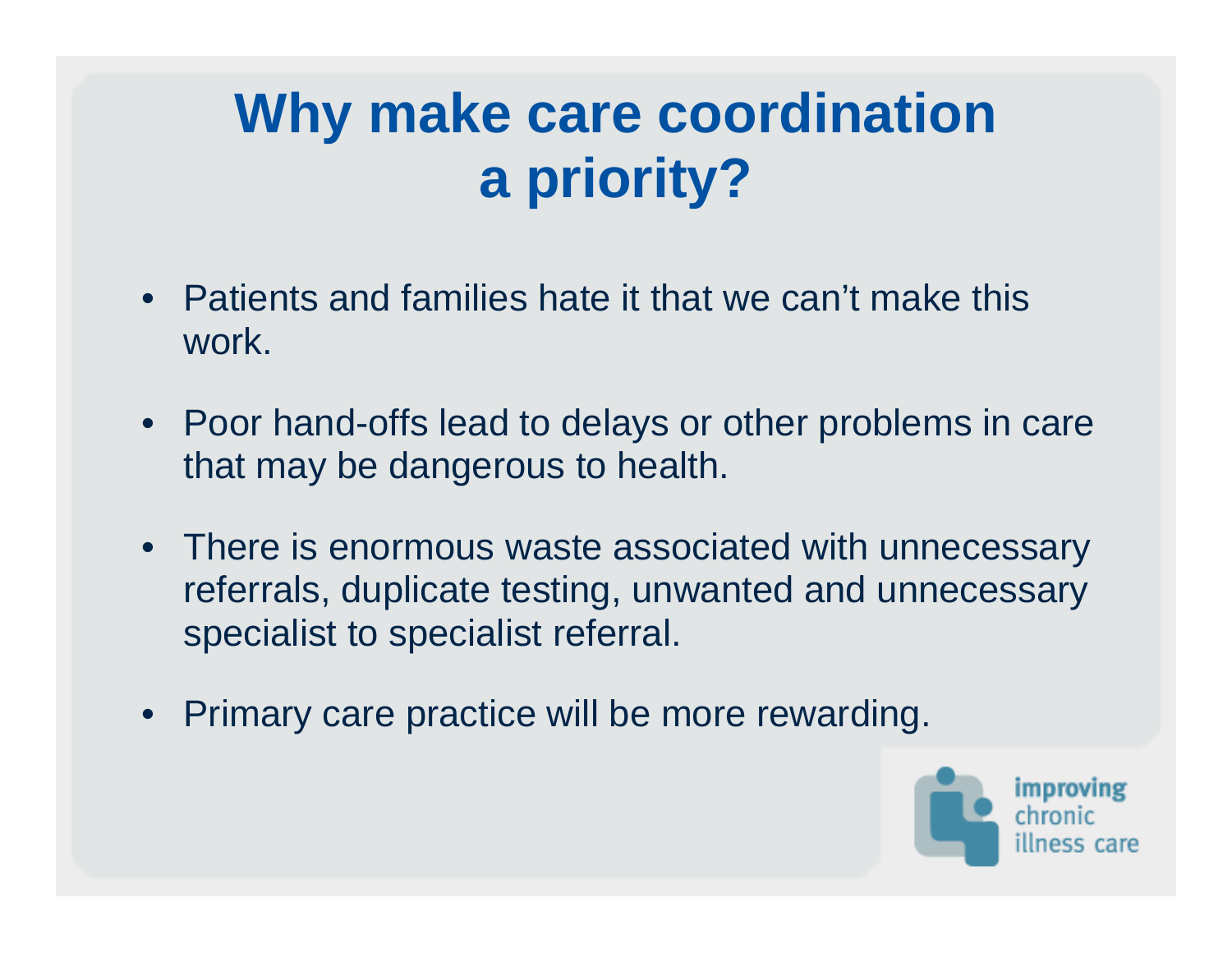Contact us:

#### **www.improvingchroniccare.org**

#### thanks

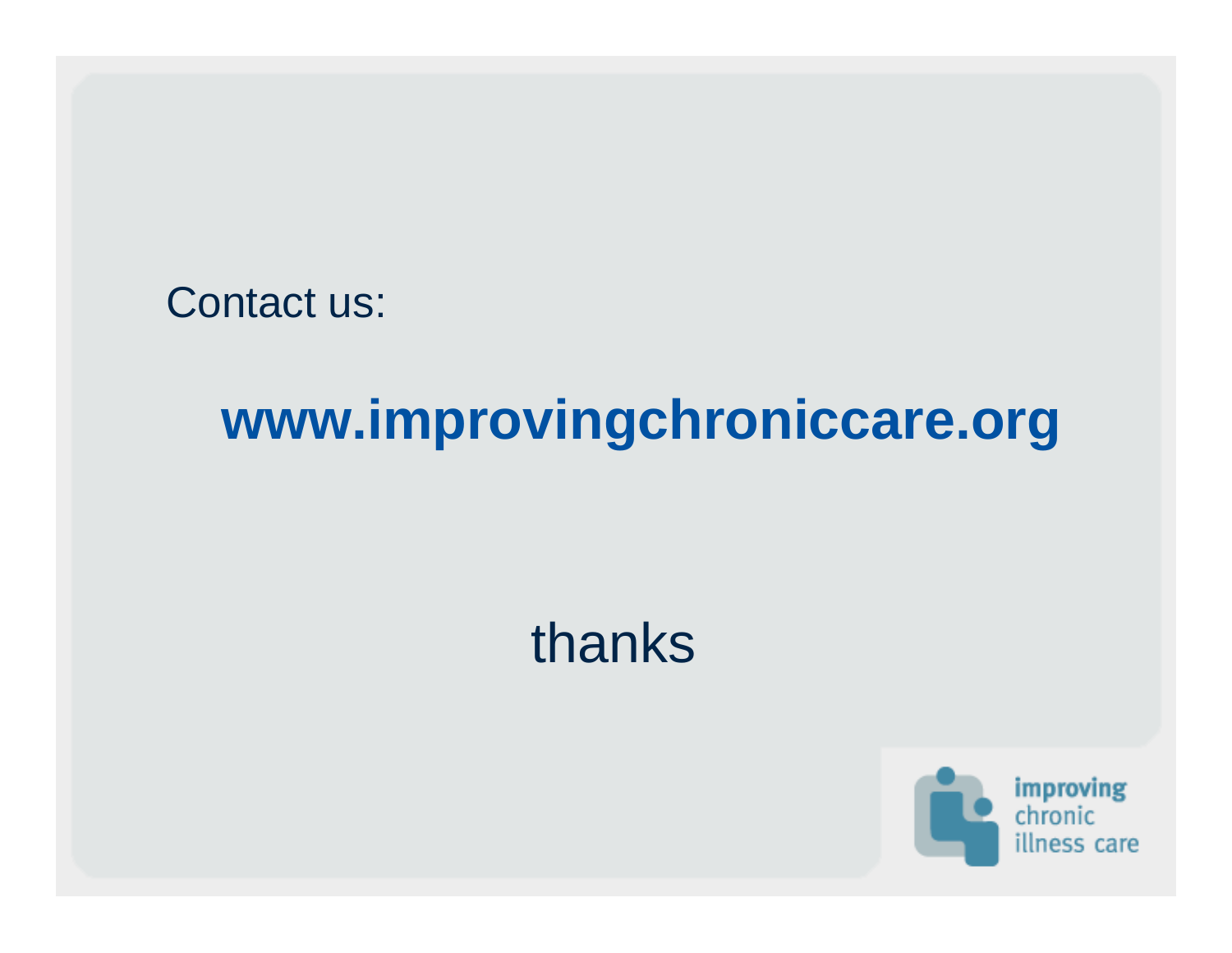### Care Coordination at the Joseph M. Smith Community Health Center

**OLGA MCLELLAN RN, BSN, CDE**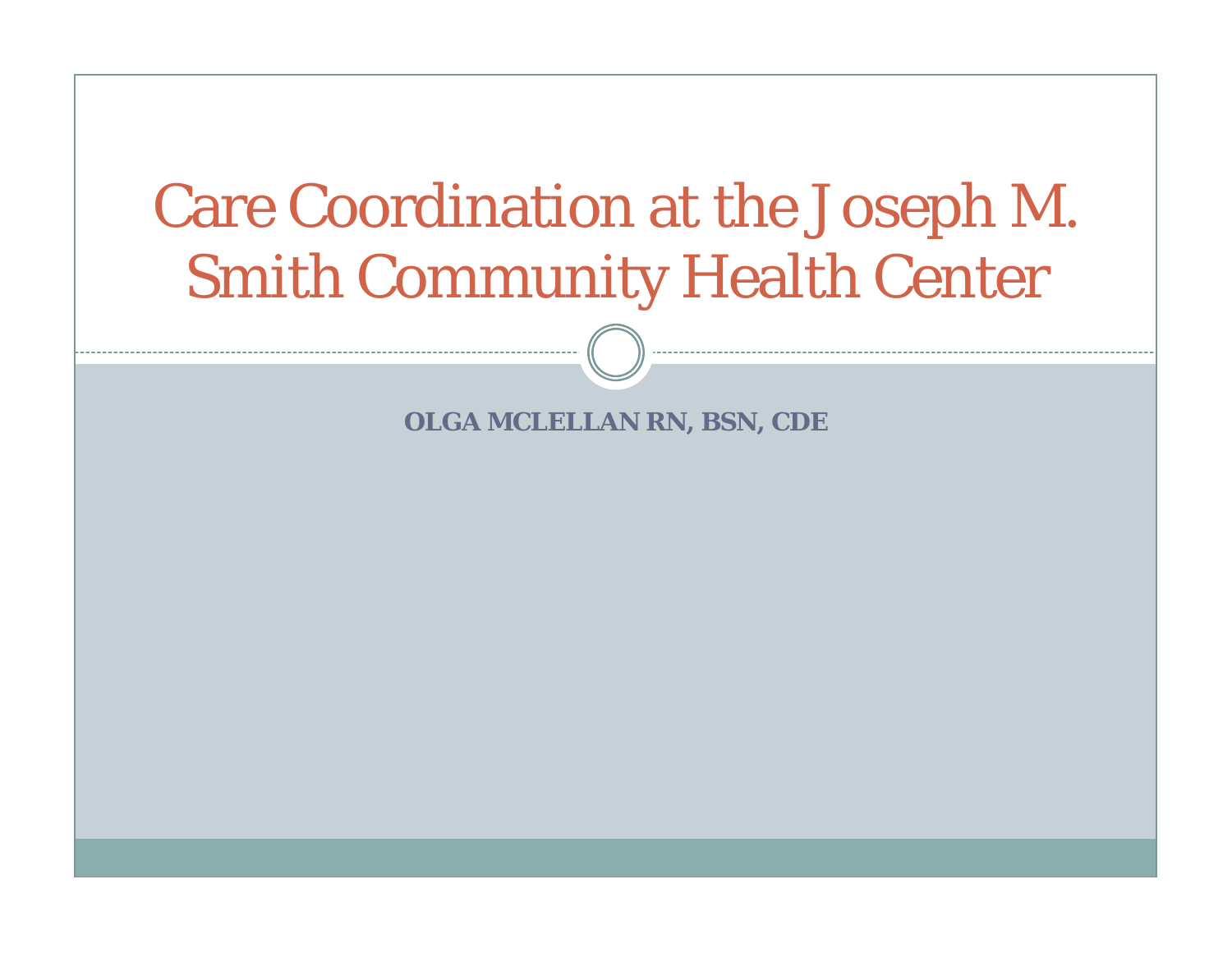#### Joseph M. Smith Community Health Center

- 2 sites: Allston and Waltham, Massachusetts
- 12 Providers (MD/NP's), 25 Clinical Support Staff
- Served 12,309 patients through 63,164 visits in 2009
- 62% of our patients at or below Federal Poverty Level
- 45% of our patients are uninsured
- 47% of our patients need services provided in a language other than English
- Only 11% of our patients carry private insurance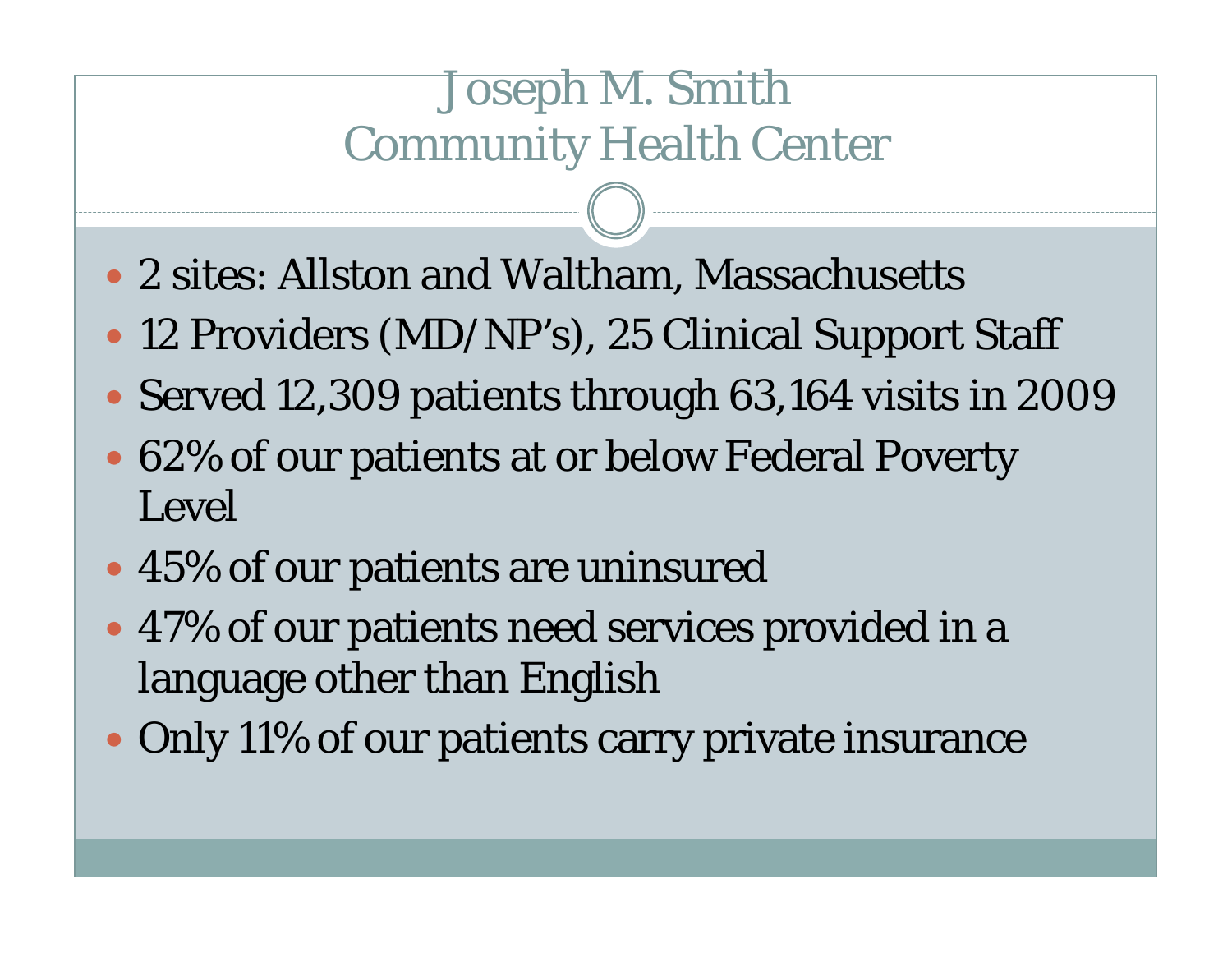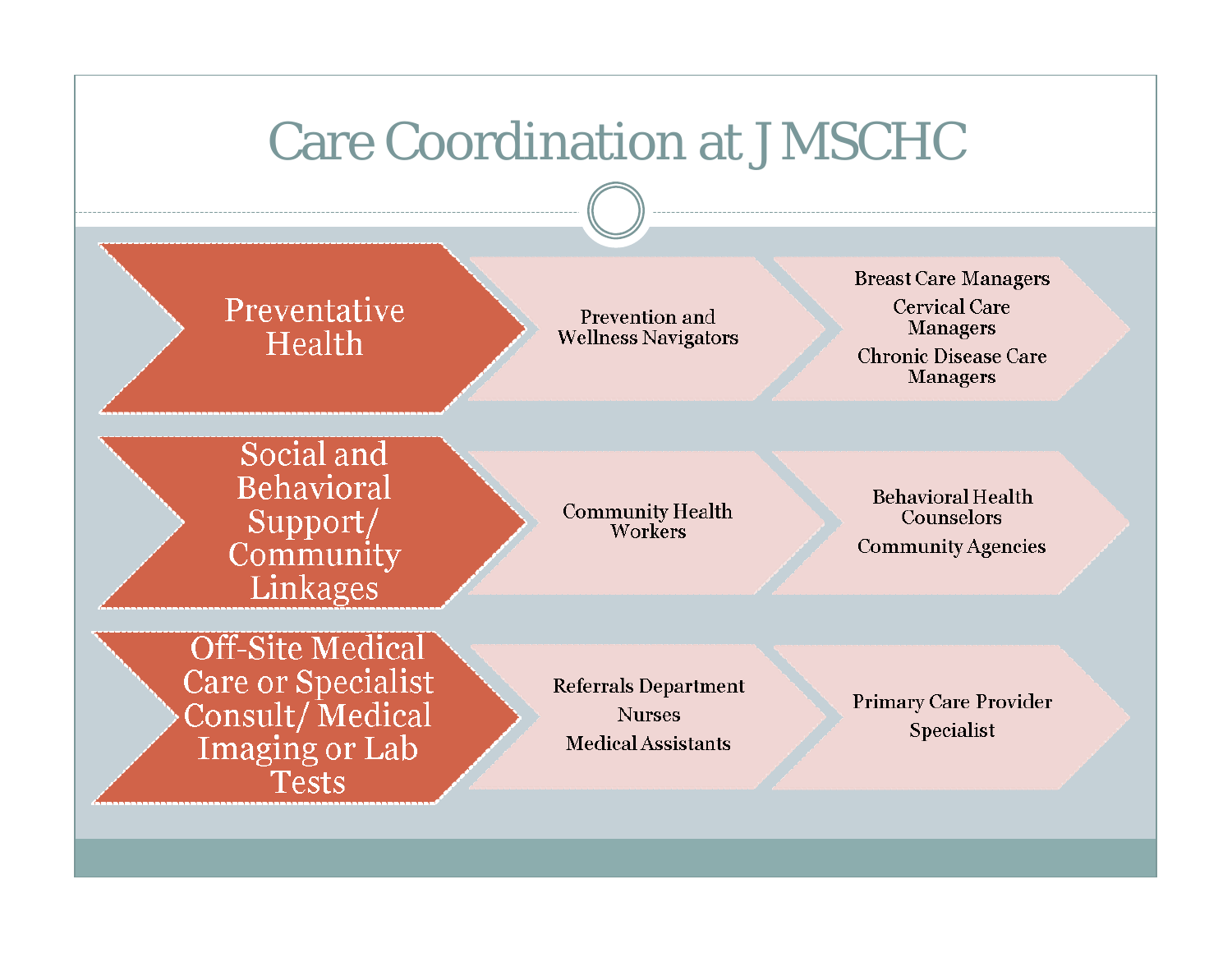